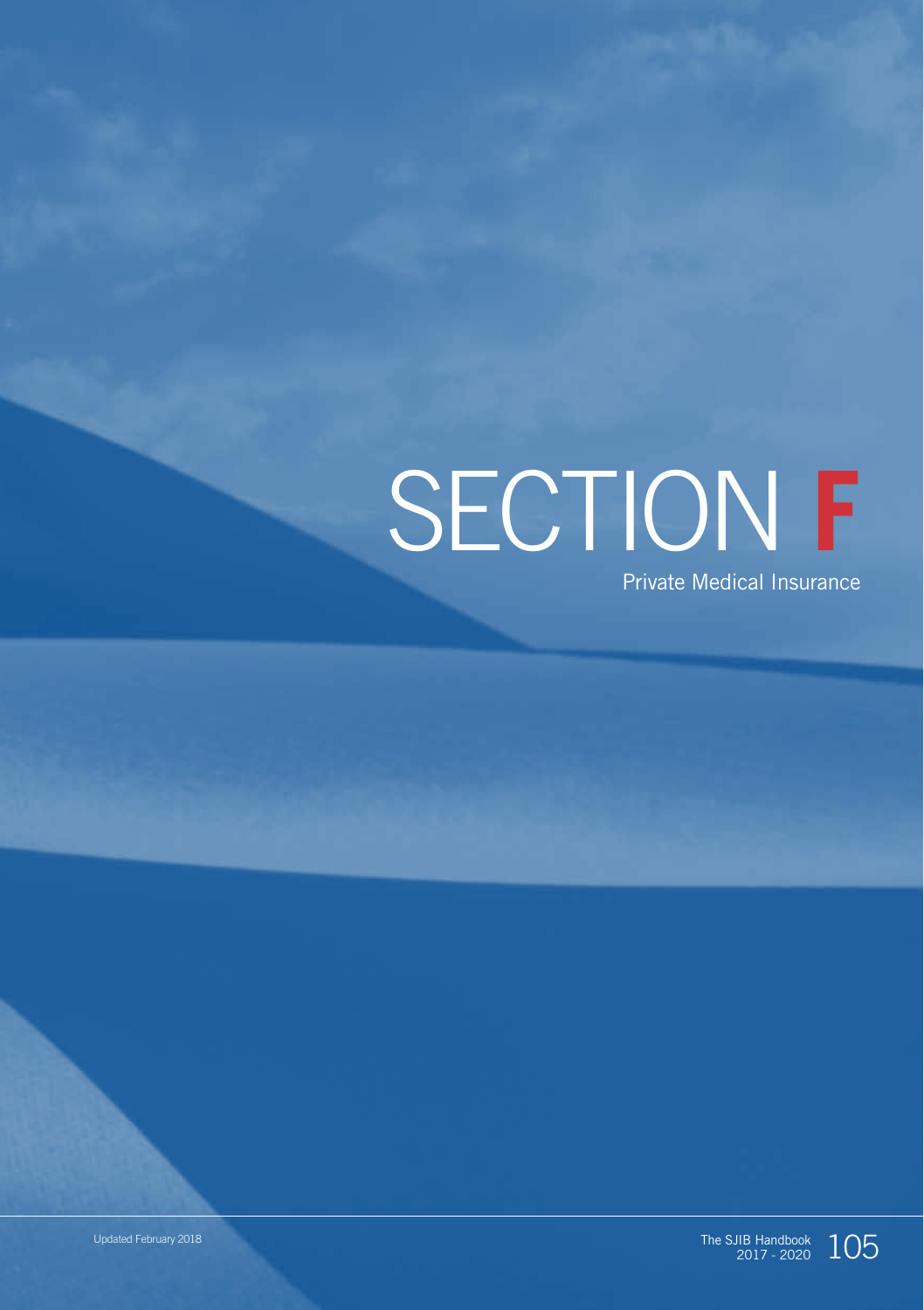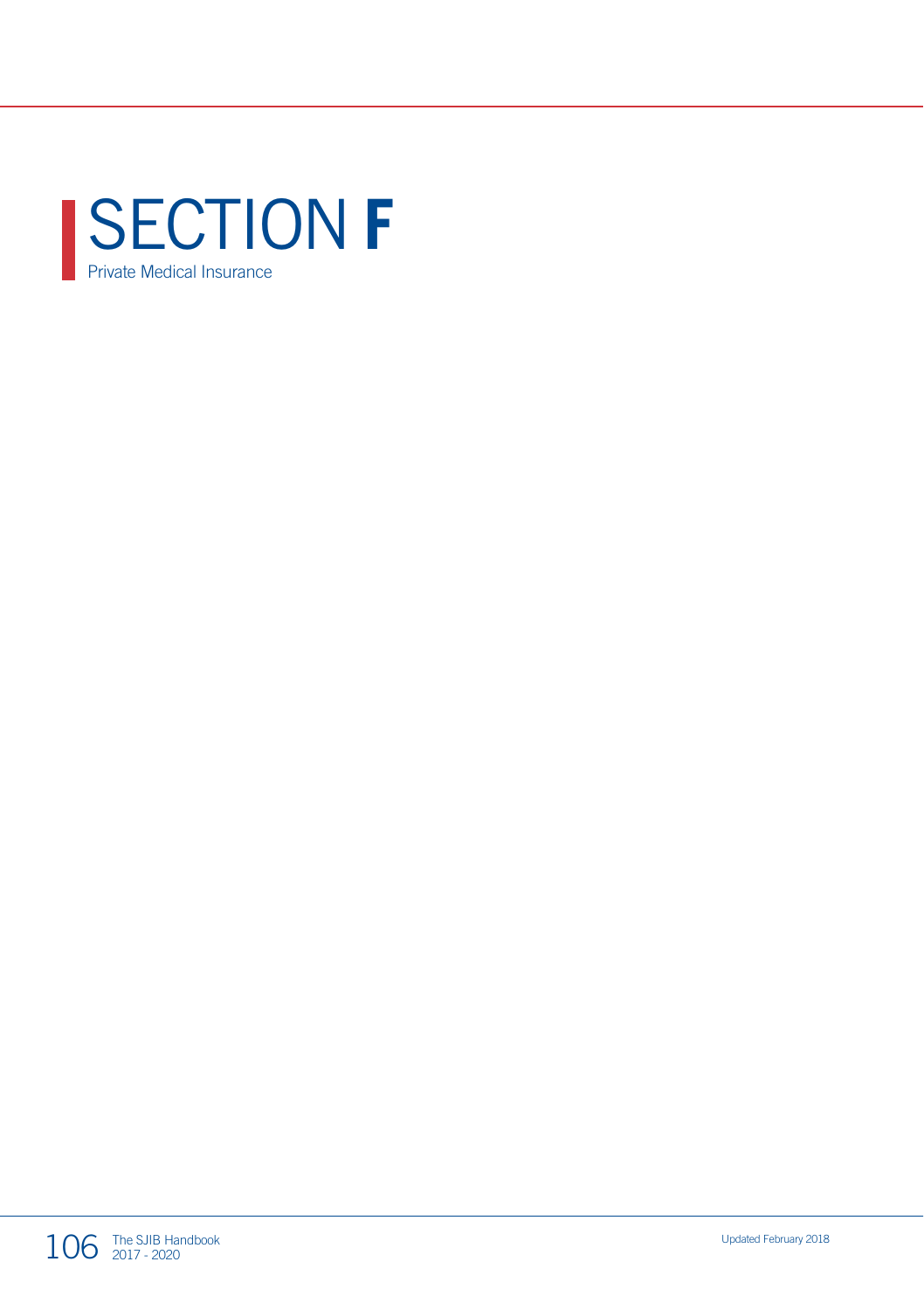| F1.            | Introduction ----------------------------------- 108 |  |
|----------------|------------------------------------------------------|--|
| F <sub>2</sub> | Private Medical Insurance ---------------- 108       |  |
| F3             |                                                      |  |
| F4             | Operatives Joining the Scheme ---------- 108         |  |
| F5             | Operatives Leaving the Scheme --------- 109          |  |
| F6             | Administration of the Scheme ----------- 109         |  |
| F7.            | Further Information ------------------------- 109    |  |
|                |                                                      |  |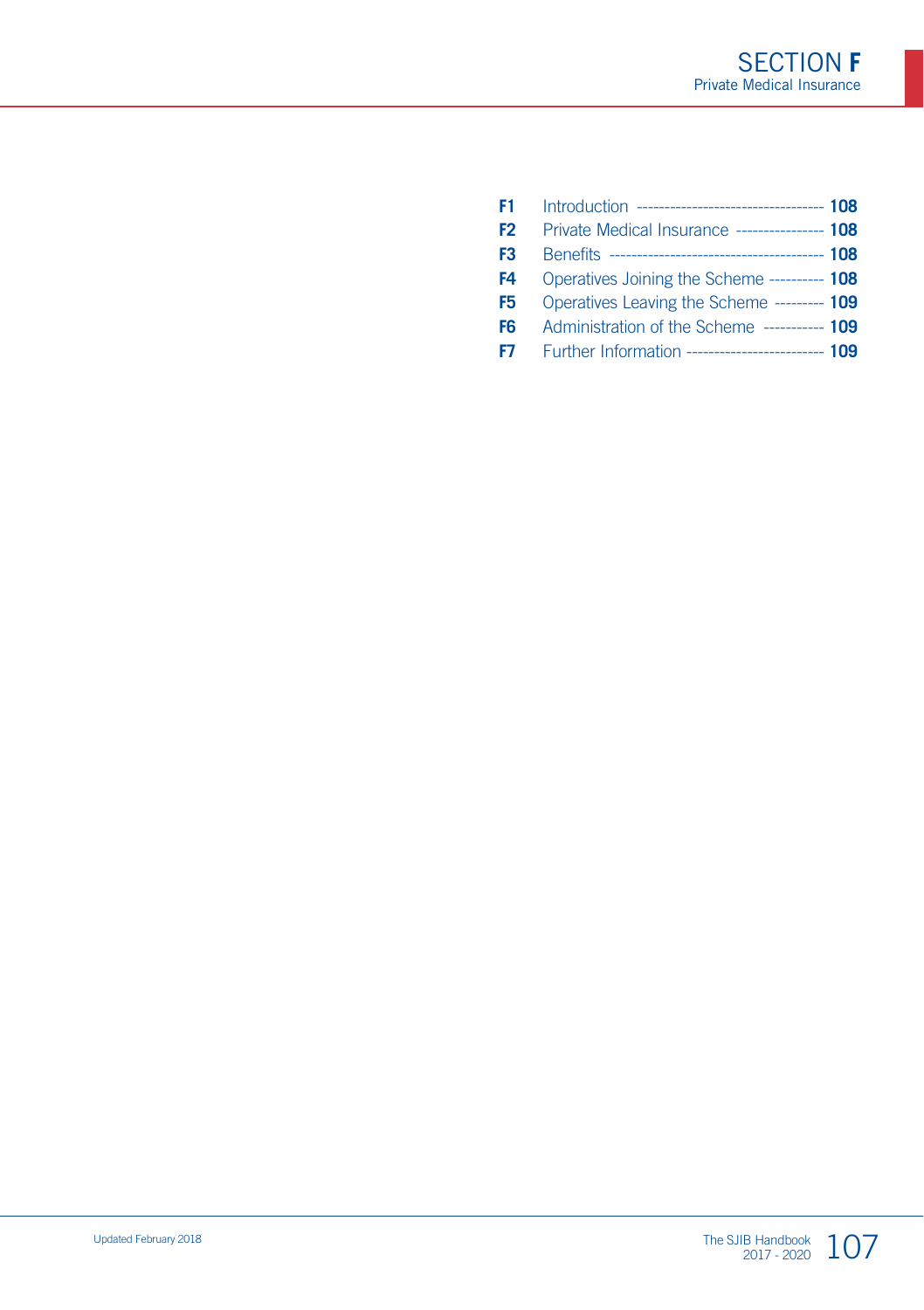## F1. Introduction

F1.1 The SJIB firmly believes in supporting a viable thriving National Health Service. The SJIB does not regard the scheme described in Section F as an alternative to NHS treatment but sees it as complementary to and supplementing NHS treatment. Membership of the Private Medical Insurance Scheme will not affect an individual's right to NHS treatment and it is intended that Operatives will be reassured by its provision and benefits.

## F2. Private Medical Insurance

- F2.1 Private medical insurance cover must be provided for Operatives as part of the SJIB Welfare Benefits package. Eligibility criteria is specified in Section E1 of the SJIB Handbook 2017-2020.
- F2.2 EC Insurance Services Ltd (ECIS) is an authorised insurance broker who can arrange for cover to be purchased by SELECT/SJIB Members under a Private Medical Insurance Scheme that has benefits which are compliant with the SJIB Terms and Conditions.

#### F3. Benefits

- F3.1 The ECIS Private Medical Insurance Scheme includes the following features:
	- (a) Full cover for hospital treatment and in-patient diagnostics as well as musculoskeletal and mental health quick referral services. There are also cash benefits available for NHS hospital stays.
	- (b) An outpatient limit of £1,250.
	- (c) An annual rolling excess of £150.
	- (d) Full cover for cancer diagnostics and treatment.
	- (e) 45-day in-patient mental health cover.
- F3.2 If an employer wishes to provide this benefit from an alternative provider, they must provide evidence to the SJIB that equivalent benefits are being provided.

# F4. Operatives Joining the Scheme

- F4.1 In order for Operatives to be covered, employers must purchase weekly benefits for them within the timescales communicated by ECIS.
- F4.2 Operatives joining the Scheme will be eligible to claim from the beginning of the month following their join date.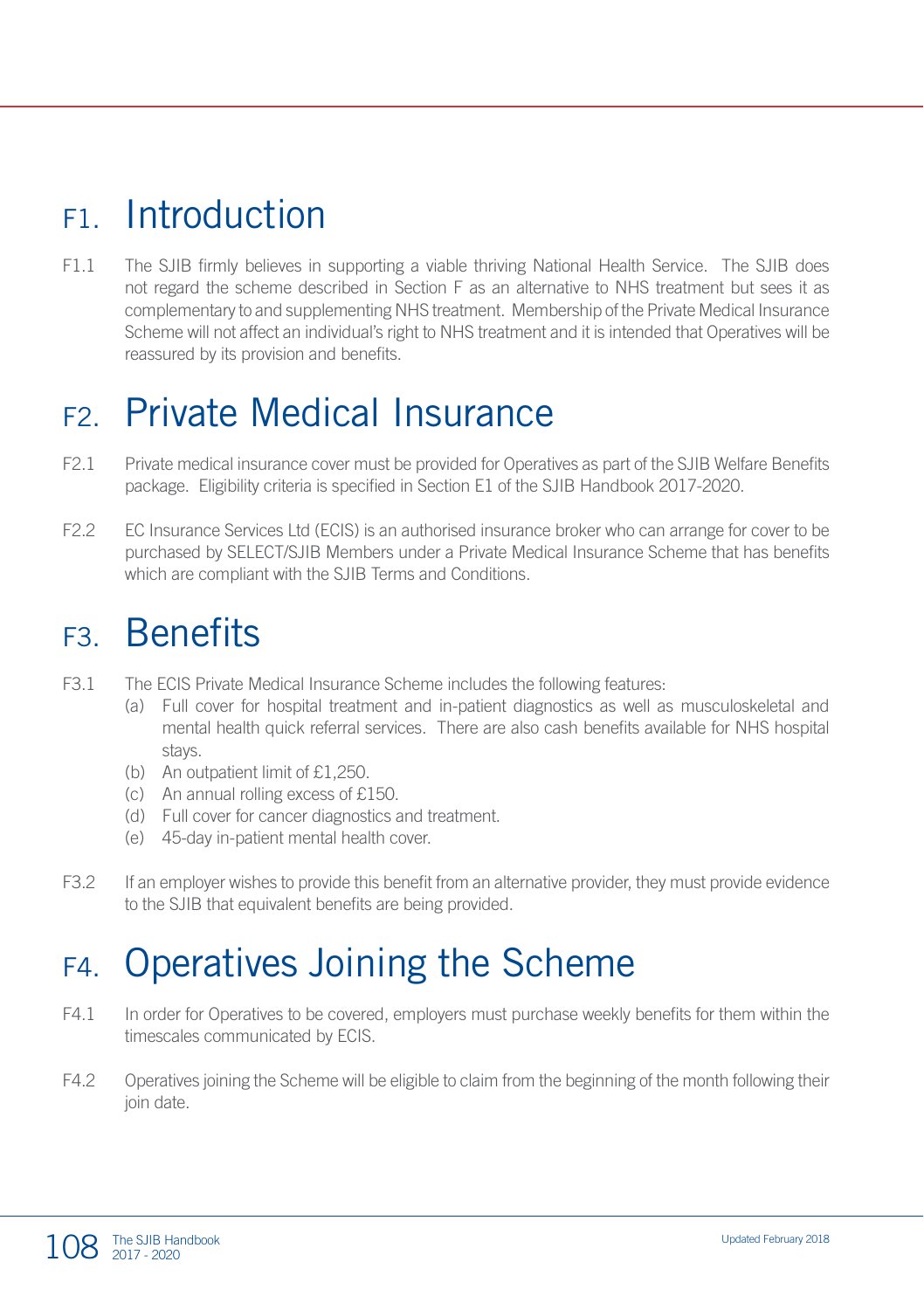# F5. Operatives Leaving the Scheme

F5.1 For Operatives leaving the Scheme, eligibility will continue until the end of the month in which they leave.

## F6. Administration of the Scheme

- F6.1 Contact ECIS on 0330 221 0241 or email ecis@ecinsurance.co.uk for full policy details.
- F6.2 Exclusions & conditions apply.
- F6.3 ECIS send an eligibility list to the Private Medical Insurance supplier at the start of each month.
- F6.4 Full terms and conditions will be sent to employers annually.
- F6.5 The 2017 insurer for the Scheme is Bupa Insurance Limited. Operatives can call the Bupa helpline on 0345 606 0802 to check eligibility and make a claim.

# F7. Further Information

F7.1 For further information and to request a quote please contact ECIS at ecis@ecinsurance.co.uk or phone 0330 221 0241. **Note:** Details above are correct at the date of publication, but may change in line with Bupa terms & conditions.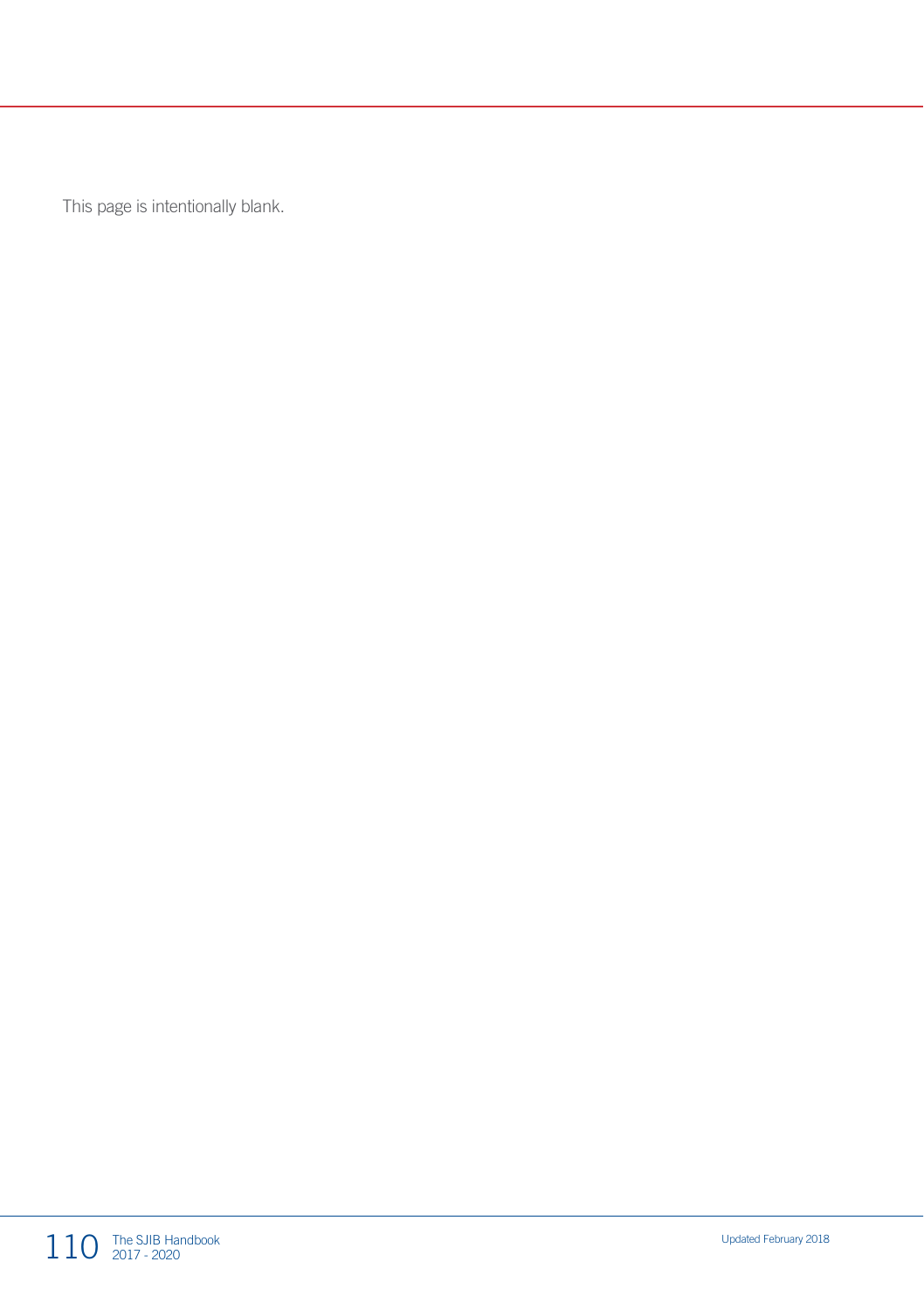